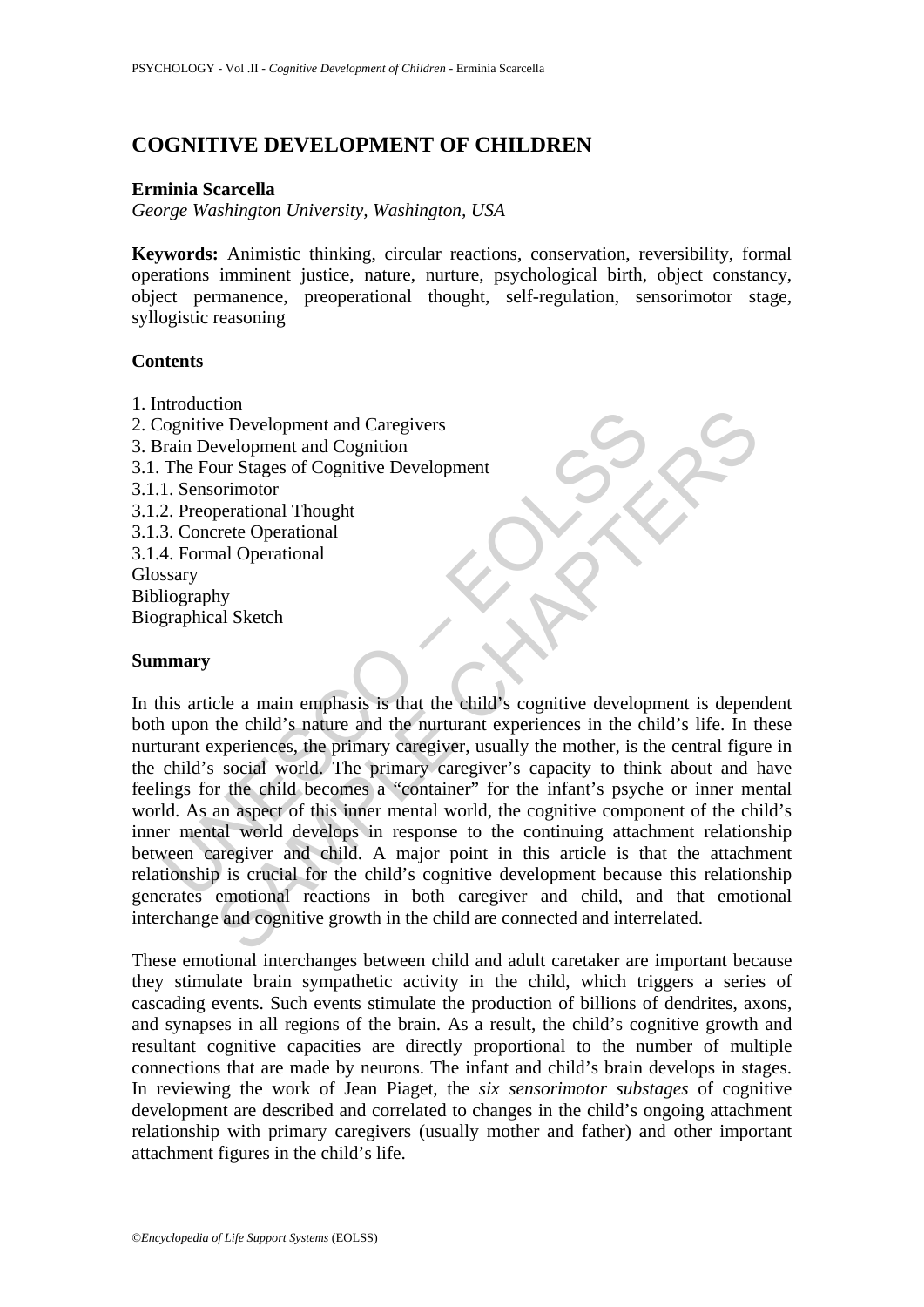# **1. Introduction**

Cognitive development in children is directly correlated with aspects of both nature and nurture in the lives of human beings. Nature is the genetic, biological component of individuals; nurture is what is offered to children by caregivers and includes the support that children experience from their environment, their outside reality, which is everything that they are not. The caregiver, most frequently the mother, is by far the most important central figure of the child's world. In fact, overwhelming data presented by John Bowlby demonstrate that without adequate care children tend to not thrive physically, emotionally, and cognitively. As the infant's body *in utero* is at one with its mother's, after birth its psyche remains at one with hers. The caregiver's psyche functions as the container for the infant's psyche; that is, the caregiver's psyche is for the infant's psyche what the mother's uterus had been for the infant's body.

Margaret Mahler describes a developmental phase, beginning at about five to six months, where infants begin to look more alert and more goal-directed in their actions with their mothers. Mahler conceptualized this infant "hatching" as the infant's "psychological birth." This second birth ushers in the separation-individuation process that extends from about five to six months until about three years of age.

Disruption of the caregivers' capacity to contain children is a major element that contributes to a deviation of children's psyche from normal development. In fact, it is through this very containing capacity of caregivers that bonding occurs; this bond is the foundation for all optimum potential psychic development within children.

right Maller describes a developmental phase, beginning at that, more in their mothers. Mahler cocological biris infant "hackning chological birin." This second birth ushers in the separatio-indepecteological birin." This For describes a developmental phase, beginning at about five to<br>the methanism beneficated in the methanism of the methanism of the methanism of the methanism of the methanism of since and the methanism of stromation about The cognitive component of the mind also develops as an integral aspect of the psychic bond with caregivers. At birth, the capacities for thinking, feeling, imagination, memorization, etc. are the universal givens of mental life, but in order for the mind to develop, food is required. Adequate nutrition for the body is also food for the mind. This food is essential because of the rate at which human brains develop in the first two years of life, when dendrites, axons, and synapses form to build the brain's wiring, setting the stage for what the individual will become.

Paralleling the biological process, the mind needs food if it is to develop into an independent and healthy psyche. Food for the mind is extracted from whatever children come in contact with through the five sensory modalities. This food is what the senses capture from the outside world: the smell of the caregiver, the sound of her voice, the sight of her body, the taste of her milk, the feel of her touch. This multi-sensory input lays the foundation for cognitive development.

The child absorbs it like a sponge and day after day begins to piece together in its mind the components of the outside world, forming from the images, sounds, tastes, smells, and touch, its internal representation of outside reality, which will later generate thought. This process of sedimentation can be accomplished by virtue of the capacity for memory with which every child is born, by which pieces of reality are retained, later to be retrieved. This is a slow process that nevertheless requires a great amount of activity in the brain.